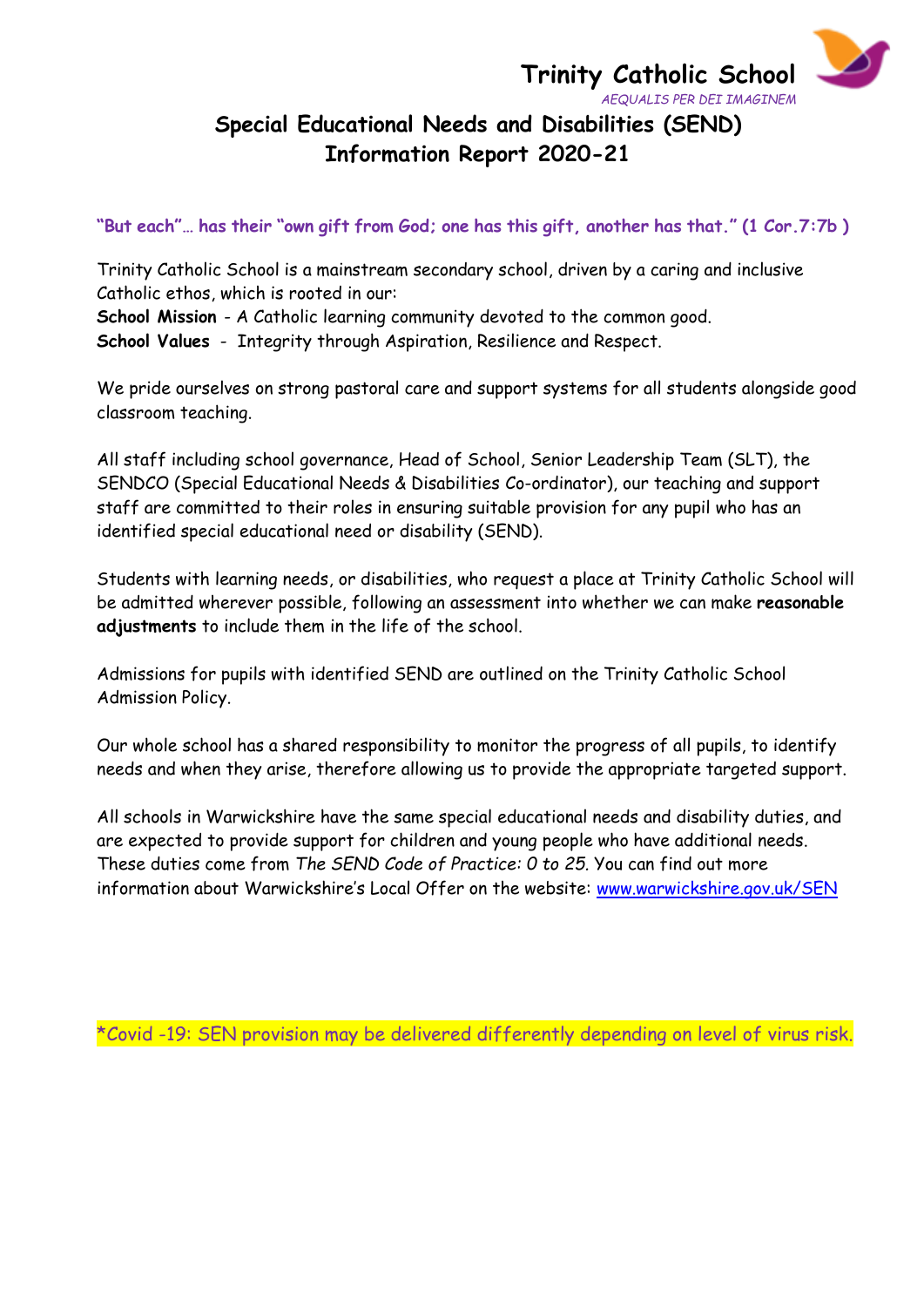

#### **Key Questions: Trinity Catholic School and its SEND provision**

- 1. How does the school know if a young person needs extra help?
- 2. What does the school do once a young person's need has been identified?
- 3. How is the decision made about what type, and how much, support a young person will receive?
- 4. How are different kinds of special educational needs and disabilities provided for at Trinity Catholic School?
- 5. What is the expertise and training of staff, in relation to young people with SEND?
- 6. How do I apply to Trinity Catholic School if my child has identified SEND?
- 7. What access arrangements are there for pupils with SEND?
- 8. What are the arrangements for supporting young people with special educational needs in transferring between phases of education, or in preparing for adulthood and independent living?
- 9. What are the arrangements for consulting with young people about their needs and involving them in, their education?
- 10. What are the arrangements for assessing and reviewing the progress of students with SEND?
- 11. How does the school evaluate the effectiveness of its provision for SEND students?
- 12. What activities are available for students with special educational needs, in addition to those available in accordance with the curriculum**?**
- 13. How does the governing board monitor SEND and the treatment of complaints from parents about the SEND provision?
- 14. Name and contact details of key people leading SEND at Trinity Catholic School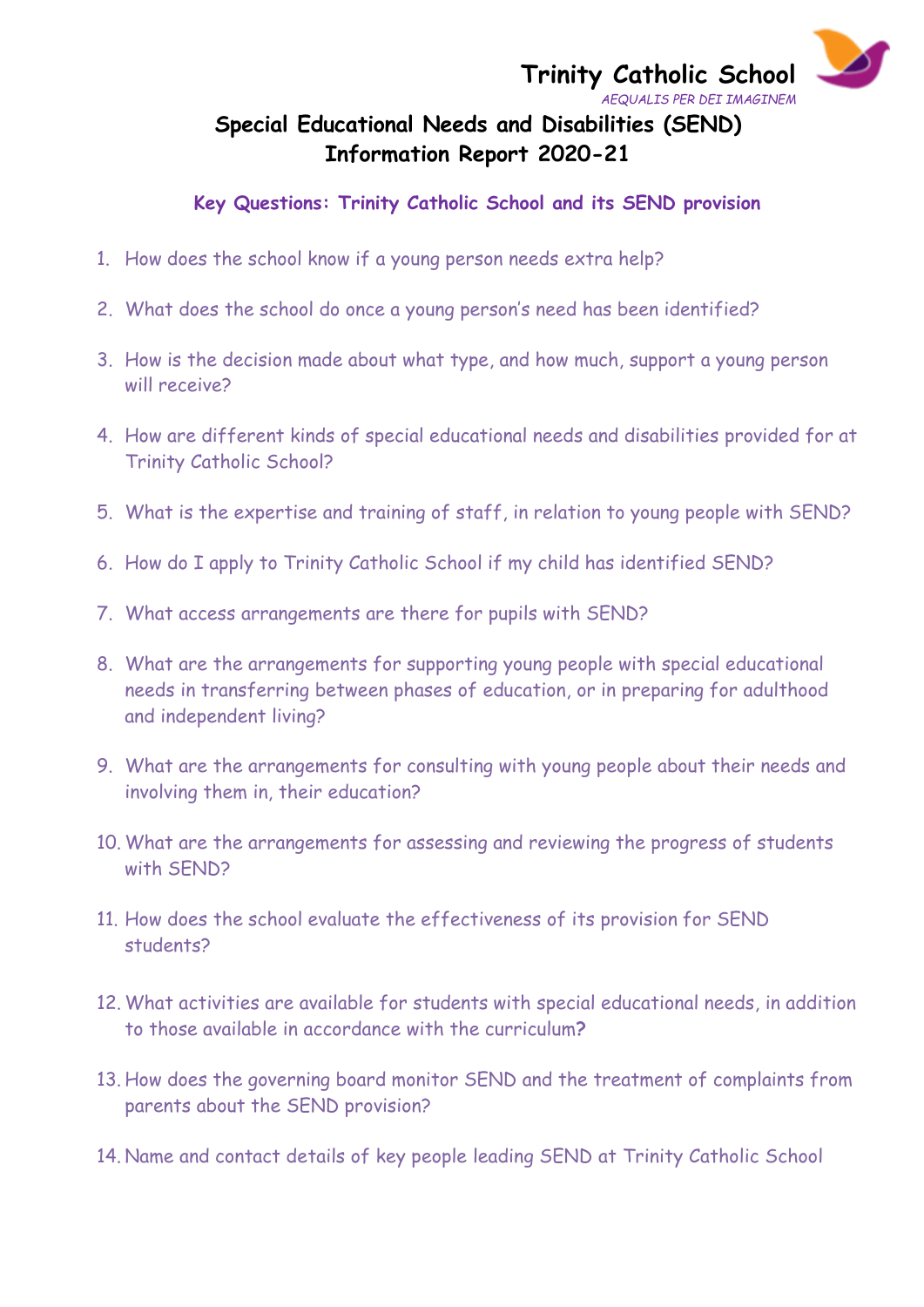$\blacktriangleright$ 

#### **1. How does the school know if a young person needs extra help?**

#### **We use:**

- Information from each student's previous school and parent pen portrait documents;
- Additional KS2-3 Transition visits and events for Year 6 students (if possible: Covid-19);
- Informal sharing of information or indications from students themselves and their parents/carers;
- Reading test carried out in Year 7 for early identification for reading interventions;
- Reports and discussions with other Education, Health or Social Care professionals involved with a young person and their family (e.g. CAMHS, Educational Psychology, Family Support Workers);
- Teachers and Teaching Assistants (TAs) observing and noticing a student experiencing difficulties;
- Concerns, raised by Heads of Year and regular analysis of school data tracking and monitoring processes. This includes monitoring of students' rate of academic progress, their health and well-being.
- The SENCO and Higher Level Teaching Assistants (HLTAs) develop their knowledge of the students' needs by speaking to parents/carers on request, at Parents' Evenings, review meetings and school open events.

## **2. What does the school do once a young person's need has been identified**?

- The teaching staff or Head of Year will liaise with the SENCO and Learning Support Team who will provide a consultation on strategies to try as part of Universal Provision and any relevant additional support available (if a student is receiving additional support they may be put on to the SEN Register for the duration of the intervention);
- Where needed, the Head of Year or SENCO will discuss a student's needs with their parents/carers; then along with the student, agree the next steps and put support in place;
- Where needed, parents are informed of any further significant concerns and are asked to give permission for additional assessments from an external agency;
- Warwickshire's *Educational Psychology Service* (EPS), or *Specialist Teaching Service* (STS) or *SEND Support-ed* specialist staff may be requested to assess students' learning needs if they do not make progress following universal or subject based provision;
- From the STS a teacher will assess students and along with class based evidence of need, the SENCO can apply for exam arrangements (in Years 10-13) for identified students that meet the exam regulator's criteria (for example; a reader, word processor, extra time or rest breaks);
- External agency reports produced are copied to parents and where needed, a discussion may take place to explore the findings and any recommendations for additional support in school and at home.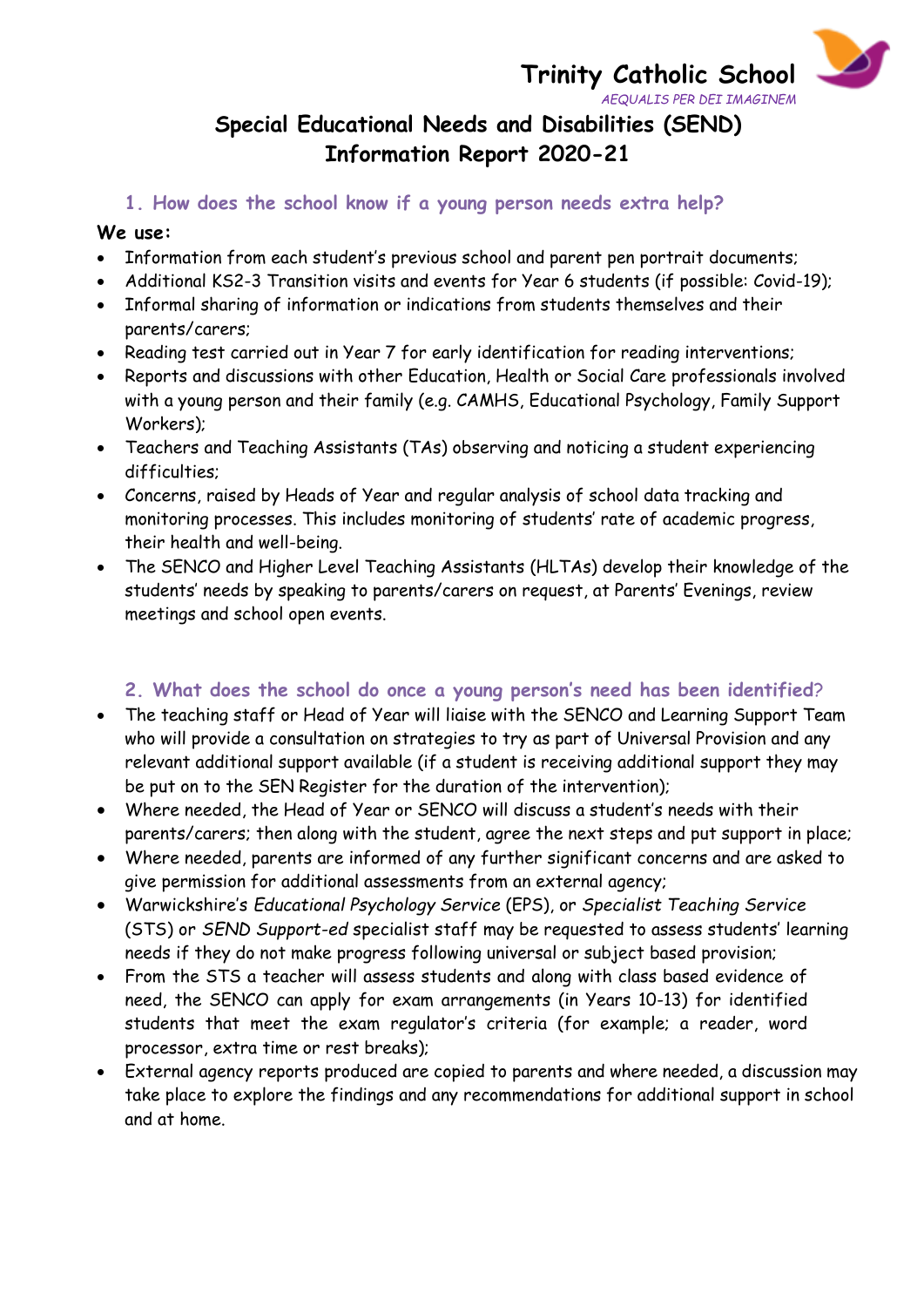**Trinity Catholic School**  *AEQUALIS PER DEI IMAGINEM*  $\blacktriangleright$ 

# **Special Educational Needs and Disabilities (SEND) Information Report 2020-21**

- **3. How is the decision made about what type, and how much, support a young person will receive?**
- All students are supported by teaching provision in class, which adheres to our whole school Teaching and Learning intentions and consists of appropriate levels of challenge and scaffolding to support learning;
- 'One Page Profiles' are created for students with identified needs, to inform and support staff in their planning and approaches used in school;
- For some students, additional assessments and direct work with our staff in Learning Support, Inclusion Coordinator or outside services, such as educational psychologists, specialist autism or speech and language teachers; will provide more detailed information and strategies to the school;
- Heads of Department, Heads of Year and the Senior Leadership Team track student progress regularly and work with the SENCo to determine further support where needed;
- The SENCO and Learning Support Team hold a regular meeting in line with the data monitoring process to review and to plan what interventions are required to meet identified needs. Interventions are planned from within our own school resources, subscriptions and partnerships with other services.
- If a student's needs are more complex or require a greater level of support than the school's own resources can offer (at Universal level or at SEN School Support); we may request a 'Needs Assessment' in order to ensure we can secure the support required for a young person to successfully access mainstream education or to seek the most appropriate alternative or special provision through the Local Authority Provision Panel process.
- A Needs Assessment is carried out by Warwickshire's SEND Assessment and Reviewing (SENDAR) service. The outcome of a Needs Assessment may be the drafting and issuing of an Education Health Care Plan (EHCP). More information on this process can be found on the Local Authority website.
- EHCPs are provided for by the Local Authority for children whose learning needs are severe, complex and lifelong or require a high level of provision which is 'additional and different to' that available in the school to all students (e.g. this could be a high level of ongoing intervention and specialist involvement).

## *4.* **How are different kinds of special educational needs and disabilities provided for at Trinity Catholic School?** *Please also see our Provision Map.*

- Staff have access to training, both in school, through education networks and online forums as well as through relevant outside services when required.
- The school is committed to developing an SEN&D aware environment; the Teaching Assistant Team includes experienced staff able to provide consultation on learning strategies and deliver targeted small group academic interventions and programmes to support the personal and social development of students across the various areas of need.
- The Inclusion and Pastoral teams (including the Learning Support Department) can arrange quiet or sensory time out and adult mentoring for students with social and emotional needs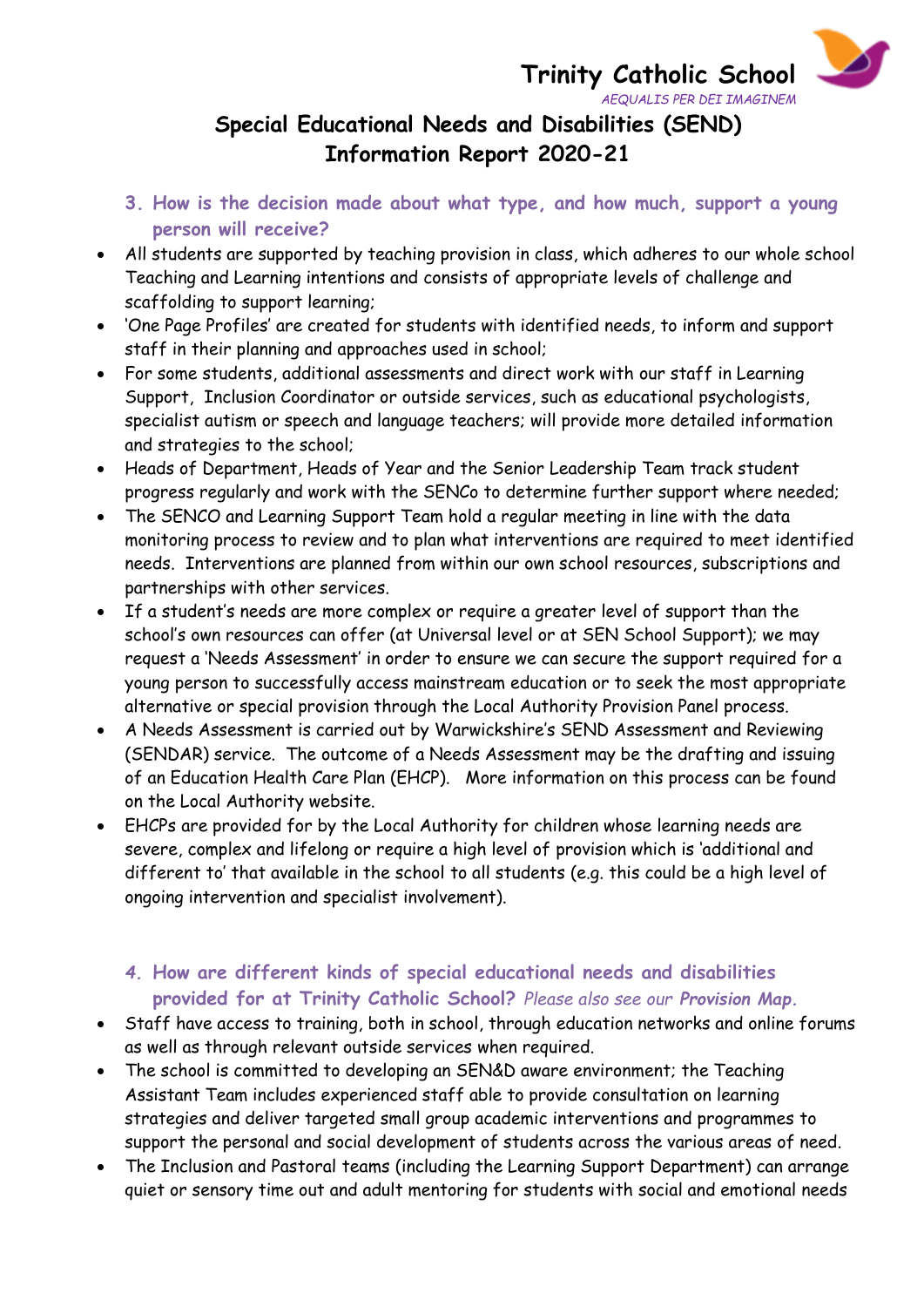**Trinity Catholic School**  *AEQUALIS PER DEI IMAGINEM*  $\blacktriangleright$ 

# **Special Educational Needs and Disabilities (SEND) Information Report 2020-21**

such as high anxiety, or low self esteem;

- Physical/Medical conditions are supported through discussion with parents/carers, students, health professionals and Heads of Year to promote staff awareness, carry out risk assessments and where needed, put health care and evacuation plans in place. Please also see our Medical Needs Policy.
- Sensory difficulties are supported by use of non-disruptive strategies in class, movement breaks and sensory/snack boxes in Learning Support.
- The school will commission involvement by specialist teachers or other health care professionals when our monitoring processes demonstrate that there is a particular need that is not being met and it is within our resources to do so.

#### *Resourced Provision: Peter's Place*

Our additionally Resourced Provision (commissioned by the Local Authority) for students with (an EHCP and) a primary need of Communication and Interaction difficulties; who are academically able to access the national curriculum and GCSEs, but who have inwardly manifesting anxiety and social communication difficulties that present as a severe barrier to accessing a mainstream school environment.

The environment and approach of the resourced provision creates additional flexibility in presentation and pace of the curriculum to meet students' EHCP needs. Students are integrated into our smaller, quieter learning and social spaces by a consistent team of staff in order to rebuild their confidence in attending, learning and interacting with peers in a school environment.

Provision staff develop a knowledge and understanding of the students' needs and work directly with students to develop understanding of their emotions and rehearse strategies to self-manage social communication and interaction situations.

Students are supported to access mains school facilities and subject lessons to allow them to fulfill their academic potential and desired outcomes for post 16 study and adulthood.

Core provision staff include experienced teachers Mr Stuart France and Mrs Anson O'Connell and Teaching Assistants Miss Lisa Carter and Mrs Monika Pajak. The core team works alongside Learning Support. Other teachers and teaching assistants in the main school also deliver lessons and support sessions to support reintegration to mainstream education and access to the national curriculum.

Please contact Peter's Place staff for more information. Contact: Mrs Joanne Price (SENCO) or Miss Lisa Carter (Provision Lead TA).

Places are allocated through a consultation process by SENDAR and a Provision Panel. Please speak to your existing Plan Coordinator at SENDAR.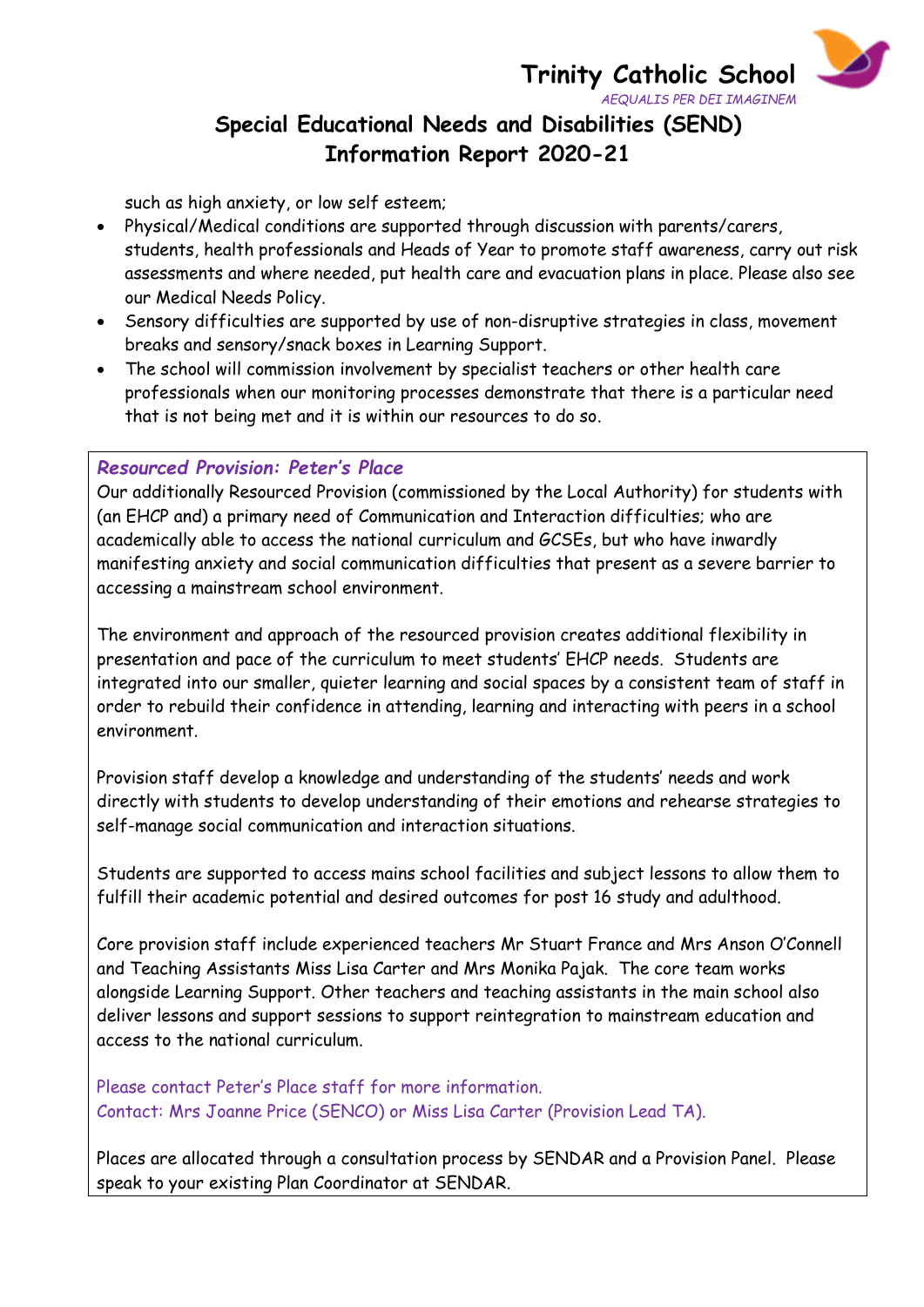**Trinity Catholic School**  *AEQUALIS PER DEI IMAGINEM*  $\blacktriangleright$ 

# **Special Educational Needs and Disabilities (SEND) Information Report 2020-21**

- **5. What is the expertise and training of staff, in relation to young people with SEND?**
- The Learning Support and Resourced Provision team are available to share training and specific learning strategies with all school staff to fulfill their requirement to meet student needs in the classroom and wider school setting;
- The SENCO, Mrs Price is a qualified teacher and holds the required National SENCO Award. She has previous experience of being a TA in a special school and a mainstream secondary school teacher. She has worked as a SENCO in mainstream schools for over 14 years and is also the SENCO for our Resourced Provision within the school; Peter's Place. The SENCO has oversight of Medical needs and is the Designated Teacher for Children who are Looked After and a Designated Safeguarding Lead;
- The SENCO, HLTAs, SEN Learning Mentor and English Additional Language (EAL) Tutor attend local network meetings and training events;
- The Learning Support team have accessed specialist courses and use guidance from specialists in various areas of SEND to be able to provide intervention work; training and sharing of strategies within the team and for teacher training events in order to equip all staff to be able to meet the needs of students;
- The Learning Support team can provide information on, and will refer, to external support services on an individual need basis; for example Warwickshire's Specialist Teacher Service (STS); Educational Psychology Service (EPS); SEND support-ed; Children's Services and local youth services;
- A range of school and resourced provision staff are trained in meeting the needs of students presenting with Social Communication/ASC, sensory needs, *Mental Health First Aid*, speech and language difficulties, attachment difficulties and dyslexia.

## **6. How do I apply to Trinity Catholic School if my child has identified SEND?**

Please also see our admissions policy

- If you would like to discuss provision for your son or daughter prior to applying to the school, please contact Learning Support to make an appointment;
- We have a Higher Level Teaching Assistant (HLTA), Mrs Chamberlain, who has a designated role to support students with SEN through Transition from KS2-3 (year 6-7 students).
- If your child has an EHCP, please contact Learning Support to make an appointment to discuss how we might meet your child's needs.
- Once you know your school preference, please contact your current school SENCO and the Plan Coordinator at SENDAR to discuss Trinity Catholic School or our Resourced Provision, Peter's Place\*, being named in the EHCP. This will trigger consultation papers being sent to the Head of School, Mr Shires and the SENCO, Mrs Price for consideration of a place. *\*Please see information above about the Resourced Provision.*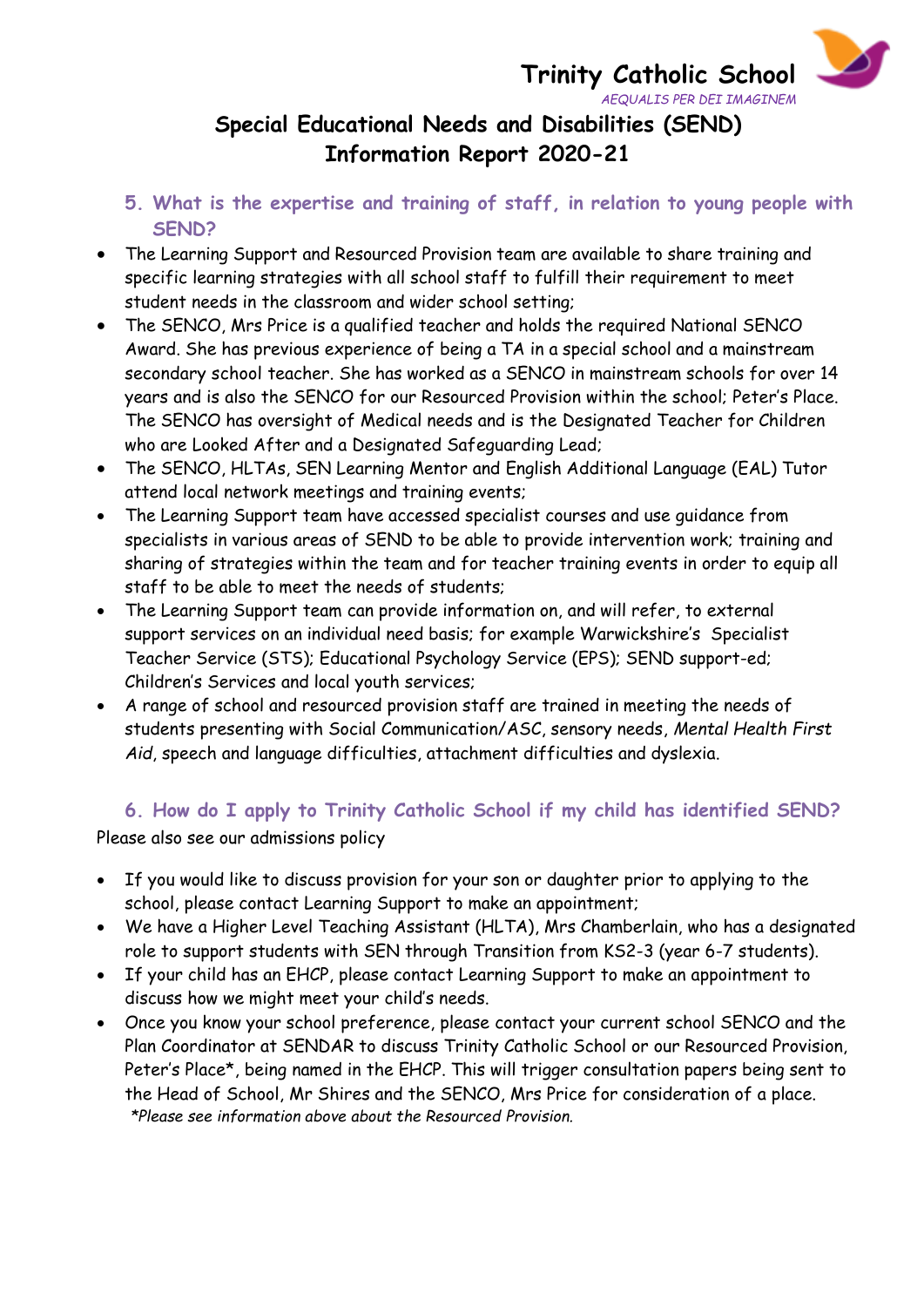# **Trinity Catholic School**

 $\blacktriangleright$ 



#### **7. What access arrangements are there for pupils with SEND?**

Please also see the **Accessibility Plan**, in compliance with paragraph 3 of schedule 10 to the Equality Act 2010, which is available on the school website.

- Students with SEND (who require provision that is 'additional and different to' that provided for all students) are entitled to a broad, balanced and relevant curriculum that is differentiated and/or may be personalised where necessary to ensure maximum progress;
- Medical conditions are supported through risk assessments and health care plans as advised by the school nurse service (COMPASS) and health care professionals;
- Sensory difficulties are supported by and reasonable adjustments including specialist equipment as advised by the student and their family;
- The school is equipped with ramps, lifts and disabled toilet facilities including specific hygiene rooms. Teaching Assistants are trained to use the EVAC chair and have had training to support students with physical difficulties in using wheel chairs, kay walkers and physiotherapy stands. This training is updated by Health professionals when required.
- All staff have a shared responsibility to provide for students with due regard to their background or ability;
- All teachers are teachers of SEND (Teacher Standards)
- Where possible, students with SEND are supported to access a full and balanced curriculum by the provision of reasonable adjustments across the school setting (Universal Provision); for example these may take the form of advised seating plans, scaffolded support materials, specific approaches, or use of equipment (e.g. colour overlays) and information technology;
- Positive steps are taken to involve families as fully as possible in decision making as well as keeping them well informed about their child's progress and giving them as much practical support as possible;
- The Learning Support Department may provide additional study support sessions for students as part of meeting the provision as set out within their EHCP as well as opportunities for support with homework and exam preparation;
- The Learning Support Department is able to provide colour overlays or rulers. We can loan notebook laptops to support recording in class and assessments where a specific need has been identified. Full size laptops are available for exam arrangements, where a need is identified. Some students bring in their own laptop, at their own risk, in agreement with their parents/carer and school staff (an acceptable use form will need to be signed);
- Other equipment such as specific enlargement software, writing slopes and any adjustments recommended by external specialists are sourced where possible in our resources, for students on an individual basis as part of their provision plan;
- Where a need is identified, students are able to move\* about the school at quieter times, use timeout cards, or have a personalised timetable allowing for additional study or nurture support from the Learning Support and Inclusion staff;
- The Learning Support staff are committed to promoting independence and building selfesteem through positive learning experiences;
- \*Transition and Learning Ambassadors support younger students to settle and encourage good learning behaviours;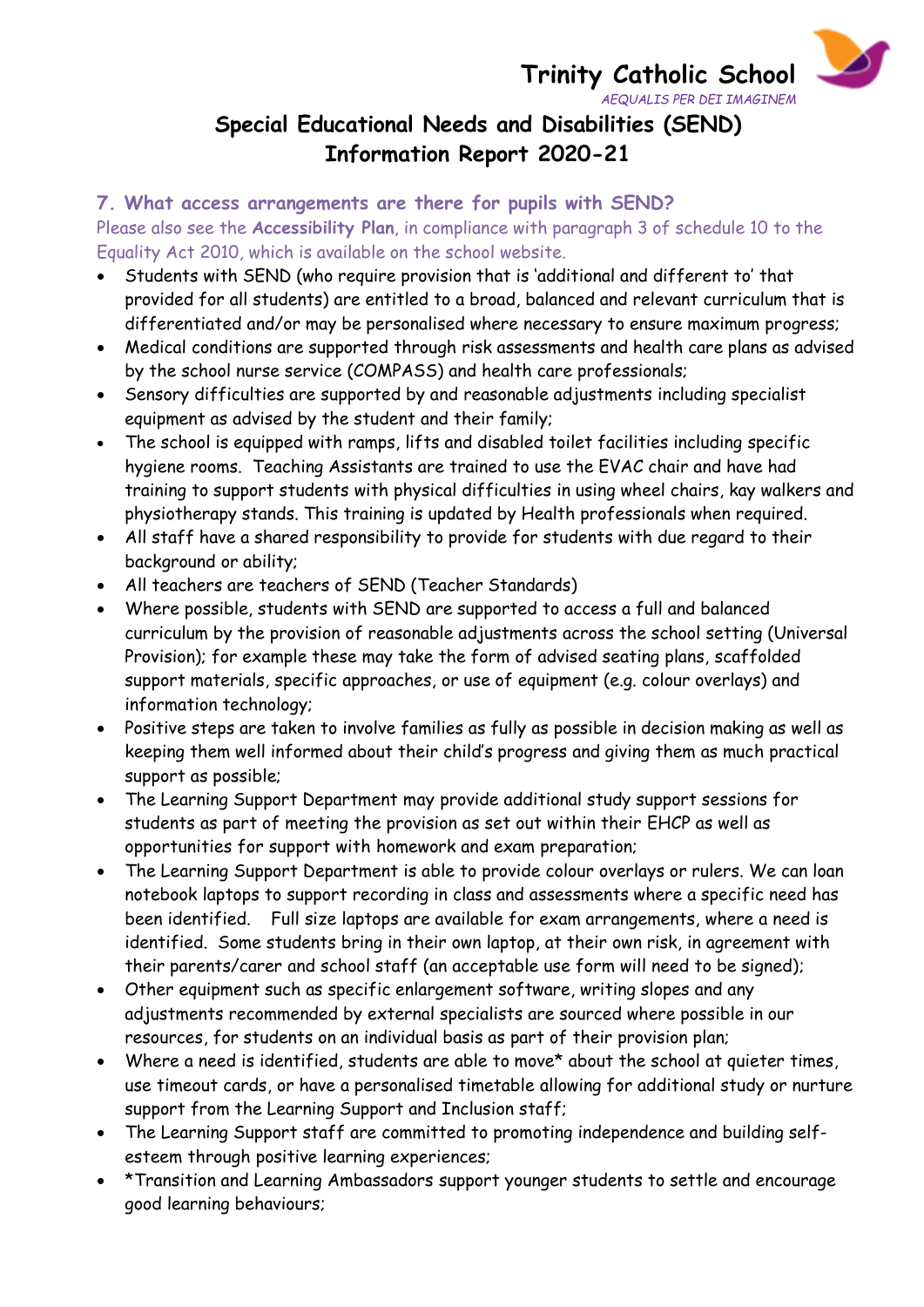$\blacktriangleright$ 

\*Covid -19 response may require this and other SEN provision to be delivered differently depending on level of virus risk.

- **7. What are the arrangements for supporting young people with special educational needs in transferring between phases of education, or in preparing for adulthood and independent living?**
- Our KS2-3 Transition Higher Level Teaching Assistant (HLTA) works closely with the Head of Year 7 and Assistant Principal for KS2-4 transition to organize extra visits and induction events for students who have been identified as needing an enhanced transition. Learning Support staff attend the Year 6 Induction Evening; attend Year 6 reviews and meet with with parents to discuss what provision will look like;
- We make visits to primary schools to collect detailed information and where possible meet the students and parents prior to the start of Year 7;
- The SENCO and HLTAs will also attend admissions meetings alongside Heads of Year for any students with SEND, who transfer to the school during the school year to discuss provision.
- SENCO and HLTAs will communicate with any specialist services involved to ensure a smooth transition at any stage that a student with SEND transfers to Trinity Catholic School;
- Additional meetings are offered in Year 9 to support students and parents in making positive subject option choices for KS4 and again in Year 10/11 when students and their families are making decisions about post 16 education or training;
- TAs provide additional support to students in creating CVs, writing to and preparing for work experience placements; researching, completing applications and interview preparation for post 16 courses and programmes.

## **9. What are the arrangements for consulting with young people about their needs and involving them in, their education?**

- SEND student views are gathered by a trusted adult, prior to meetings and wherever possible students attend their review meetings;
- The TA team act as key workers for students with an EHCP; the TAs will get to know them well, be an approachable adult when they need help, act as an advocate and facilitate communication with other school staff, or students, to support their views to be heard;
- Whole school student voice surveys are conducted by the Pastoral and Learning Support conduct SEN specific surveys and focus groups;
- HLTAs and TAs will carry out observations and engage students in a reflective learning conversation with students who require additional support and will inform teachers of any key messages about their learning preferences;
- In all lessons students are encouraged to select challenges based on their start point; to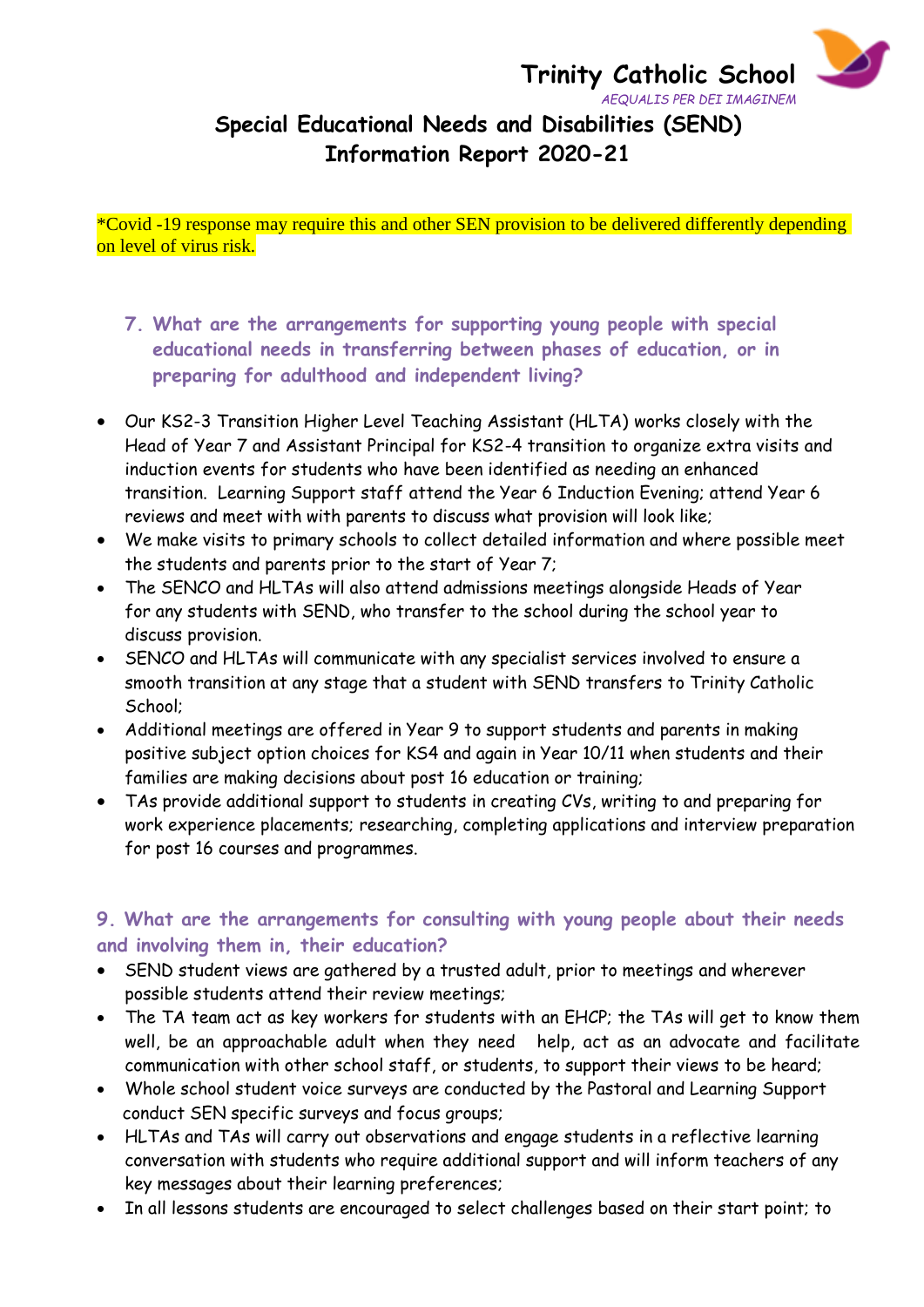**Trinity Catholic School**

 $\blacktriangleright$ 

## *AEQUALIS PER DEI IMAGINEM* **Special Educational Needs and Disabilities (SEND) Information Report 2020-21**

use Red, Amber, Green cards to indicate their understanding or their level of emotional regulation to the teacher or TA during the lesson, and some individuals agree their own signal with adult staff to communicate their need for help;

- Students can seek adult support in the Learning Support Department if they are concerned or need help in any way;
- The Feedback policy across the school includes praise and acknowledgement of success followed by next steps; in all subjects students are encouraged to then act on their feedback, creating a learning conversation.

## **10. What are the arrangements for assessing and reviewing the progress of students with SEND?**

- As advised by the SEND Code of Practice (2014), students with SEND are tracked and monitored by the same data system as all students;
- The Senior Assistant Principal for Inclusion and Pastoral Care monitors and discusses student progress with the SENCO and Heads of Year. This is focused on vulnerable groups, to monitor trends and individual performance across the school curriculum. This information is used to inform interventions as part of the Assess, Plan, Do, Review (APDR) process in line with the Code of Practice.
- HLTAs keep records and evaluate impact of interventions and TAs keep notes of individual support to provide information on progress towards desired outcomes, for meetings and reviews.
- Learning Support staff attend all parents' evenings and will make appointments with parents/carers to ensure there are opportunities to discuss and review provision each term in line with the Code of Practice. Specific outcomes are reviewed at annual meetings (more if needed) as part of the EHCP process or Personal Education Plans (PEPs) for Children who are Looked After.

## **11. How does the school evaluate the effectiveness of its provision for SEND students?**

- In addition to academic, behaviour and attendance data; TA and Teacher feedback evidences impact of support given and progress towards objectives;
- Mentoring records and intervention tracking requires evidence of a start and finish point to demonstrate impact and inform next steps or referrals for further investigation;
- The Learning Support Department meetings regularly to reflect on the interventions offered and ensure the current provision is relevant and meeting the needs of current cohort of students;
- Provision is discussed and reviewed termly meetings for students with an EHCP; or who are children Looked After, at PEP meetings.
- Interim and emergency review meetings are held where there are indicators that provision is not meeting needs raised by school staff, parents/carers or other agencies.
- SEND provision has been reviewed by external specialists in recent years and we welcome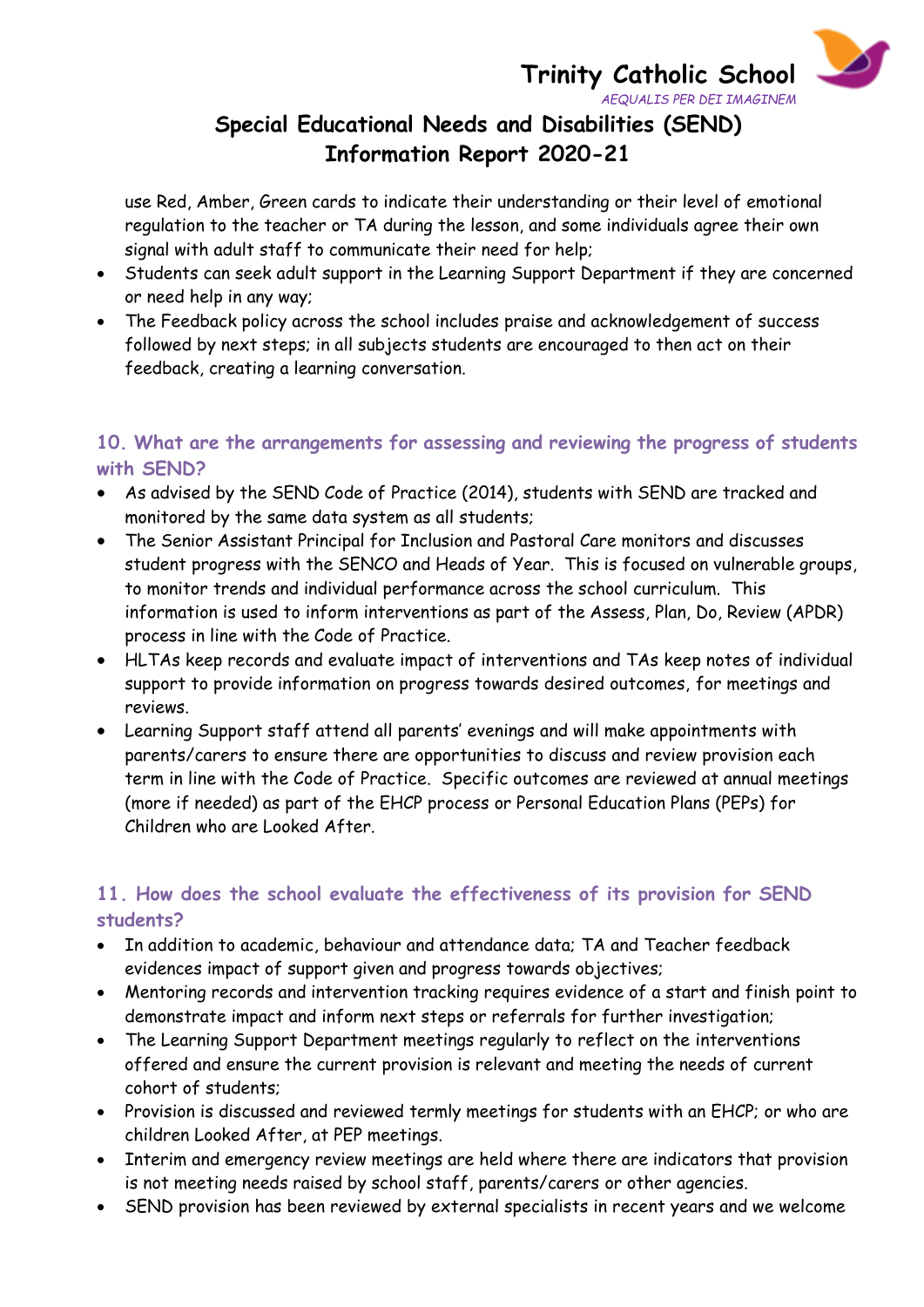Δ **Trinity Catholic School**  *AEQUALIS PER DEI IMAGINEM*

# **Special Educational Needs and Disabilities (SEND) Information Report 2020-21**

working in partnership with other schools to reflect on and share expertise, resources and good practice.

- The SENCO and Teaching Assistant team carry out visits to lessons to monitor implementation of strategies and support systems as set out in teaching and learning policies or students' one page profiles. This information is shared with senior leaders and used to support teachers and students in the classroom.
- Student voice surveys are conducted periodically by the school to identify areas of strength and for further development.

## **12. \*What activities are available for students with special educational needs, in addition to those available in accordance with the curriculum?**

- Each term a schedule of extra-curricular clubs and activities for all students is published by the Pastoral Team;
- TA support for after school activities is arranged on an individual basis where funding (EHCPs /personal budgets) and staff availability permits;
- Homework support is available in the Library for all students and for identified students, in Learning Support study rooms at lunchtime;
- A supervised quiet space with board games is provided in the Learning Support Department at break and lunchtimes;
- TAs accompany school trips where a need is identified or a student with designated support is participating.

\*Covid -19 restrictions may restrict these aspects of school life for all students.

## **13. How does the governing board monitor SEND and the treatment of complaints from parents about the SEND provision?**

- Parents with concerns should contact their student's Head of Year or SENCO as a first point of contact to allow matters to be addressed.
- Formal complaints should be addressed to the Senior Assistant Principal for Inclusion and Pastoral Care, Mr Matthew Alton;
- If concerns are sustained, parents can contact the Head of School, Mr Jon Shires and the Governing Body through the Head of School's P.A, Mrs J Sturgeon.

## **14. Name and contact details of key people leading SEND at Trinity Catholic School:**